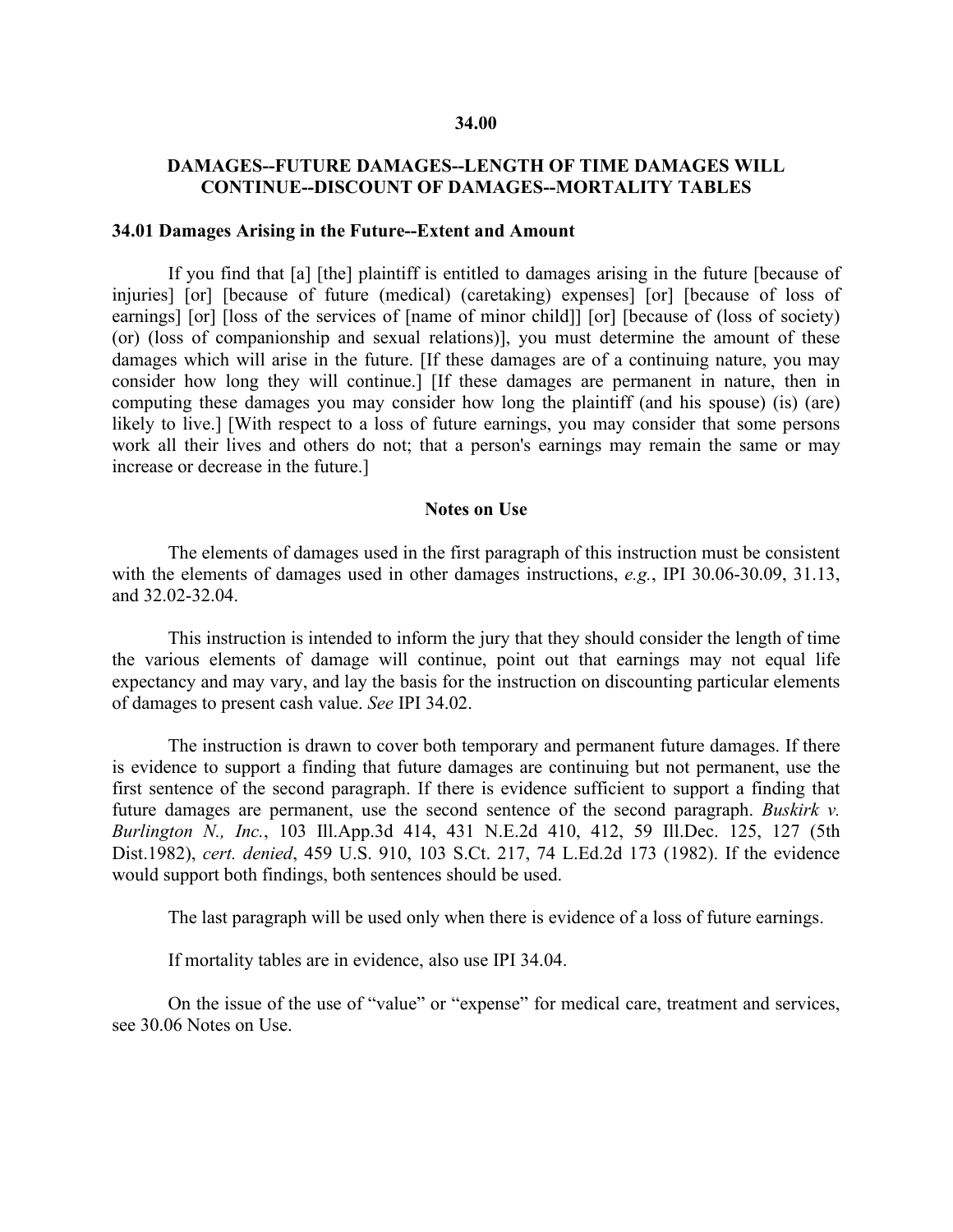## **Comment**

*See* Comment to IPI 32.06 concerning the parent's right to recover for the loss of the services of an unemancipated minor child.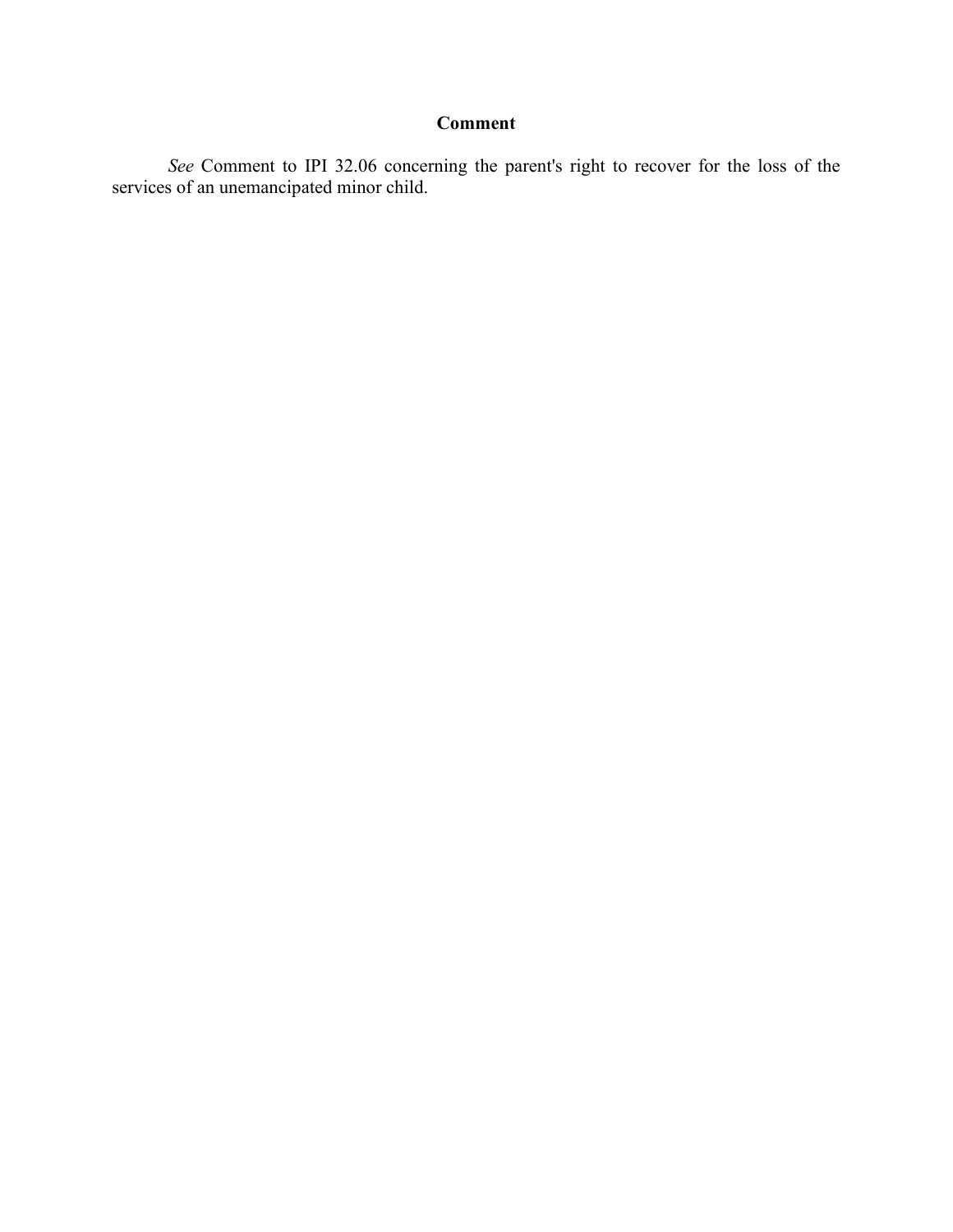#### **34.02 Damages Arising in the Future--Discount to Present Cash Value**

In computing the damages arising in the future [because of future (medical) (caretaking) expenses] [or] [because of the loss of (future earnings) (benefits) (or) (services)] you must determine their present cash value. "Present cash value" means the sum of money needed now, which, when added to what that sum may reasonably be expected to earn in the future, will equal the amount of the [expenses] [and] [earnings] [benefits] at the time in the future when [the expenses must be paid] [or] [the earnings (benefits) would have been received]. Damages for [pain and suffering] [disability] [loss of a normal life] [and] [disfigurement] [loss of (society) (companionship) (and) (sexual relations)] are not reduced to present cash value.

#### **Notes on Use**

This instruction may be used with IPI 34.01. If mortality tables are in evidence, also use IPI 34.04.

On the issue of the use of "value" or "expense" for medical care, treatment and services, see 30.06 Notes on Use.

#### **Comment**

This instruction has been modified from earlier versions. Prior 34.02 included the phrase "... you must not [simply multiply the (expenses) (earnings) (benefits) (by the length of time you have found they will continue) (or) (by the number of years you have found that the plaintiff is likely to live)]."

Inclusion of this phrase requires the court to favor one method of determining present cash value over another. There is a sound economic basis (though certainly not the only one) that permits present cash value to be determined in exactly the manner prohibited by the former instruction. This is known as the "total offset method." See *Beaubien v. Elliot*, 434 P.2d 665 (Alaska 1967) and *Kaczkawski v. Bolubasz*, 461 Pa. 561, 421 A.2d 1027 (1980), wherein two state supreme courts have judicially adopted this method. Also see 104 Dick. L. Rev. 679 (Summer 2000). The Illinois Supreme Court in *Richardson v. Chapman*, 175 Ill.2d 98, 676 N.E.2d 621, 221 Ill.Dec. 818 (1997) approved of this method of determining present cash value in the "upper bound" figures used by plaintiff's expert. However, the Court did not adopt this method or indicate it was preferred over other methods. Therefore, the committee makes no recommendation as to which of several methods may be used to determine present cash value.

Future damages except for pain and suffering, disfigurement, disability, loss of normal life, and loss of society and consortium are to be reduced to present cash value. *Allendorf v. Elgin, J. & E. Ry. Co*., 8 Ill.2d 164, 133 N.E.2d 288 (1956), *cert. denied*, 352 U.S. 833, 77 S.Ct. 49, 1 L.Ed.2d 53 (1956); *Avance v. Thompson*, 387 Ill. 77, 55 N.E.2d 57 (1944), *cert. denied*, 323 U.S. 753, 65 S.Ct. 82, 89 L.Ed. 603 (1944); *Howard v. Gulf, M. & O.R.Co.*, 13 Ill.App.2d 482, 142 N.E.2d 825 (4th Dist.1957). *Cf. Lorenz v. Air Illinois, Inc*., 168 Ill.App.3d 1060, 522 N.E.2d 1352, 119 Ill.Dec. 493 (1st Dist.1988), and *Exchange Nat'l Bank v. Air Illinois, Inc*., 167 Ill.App.3d 1081, 522 N.E.2d 146, 118 Ill.Dec. 691 (1st Dist.1988) and *Drews v. Globel Freight*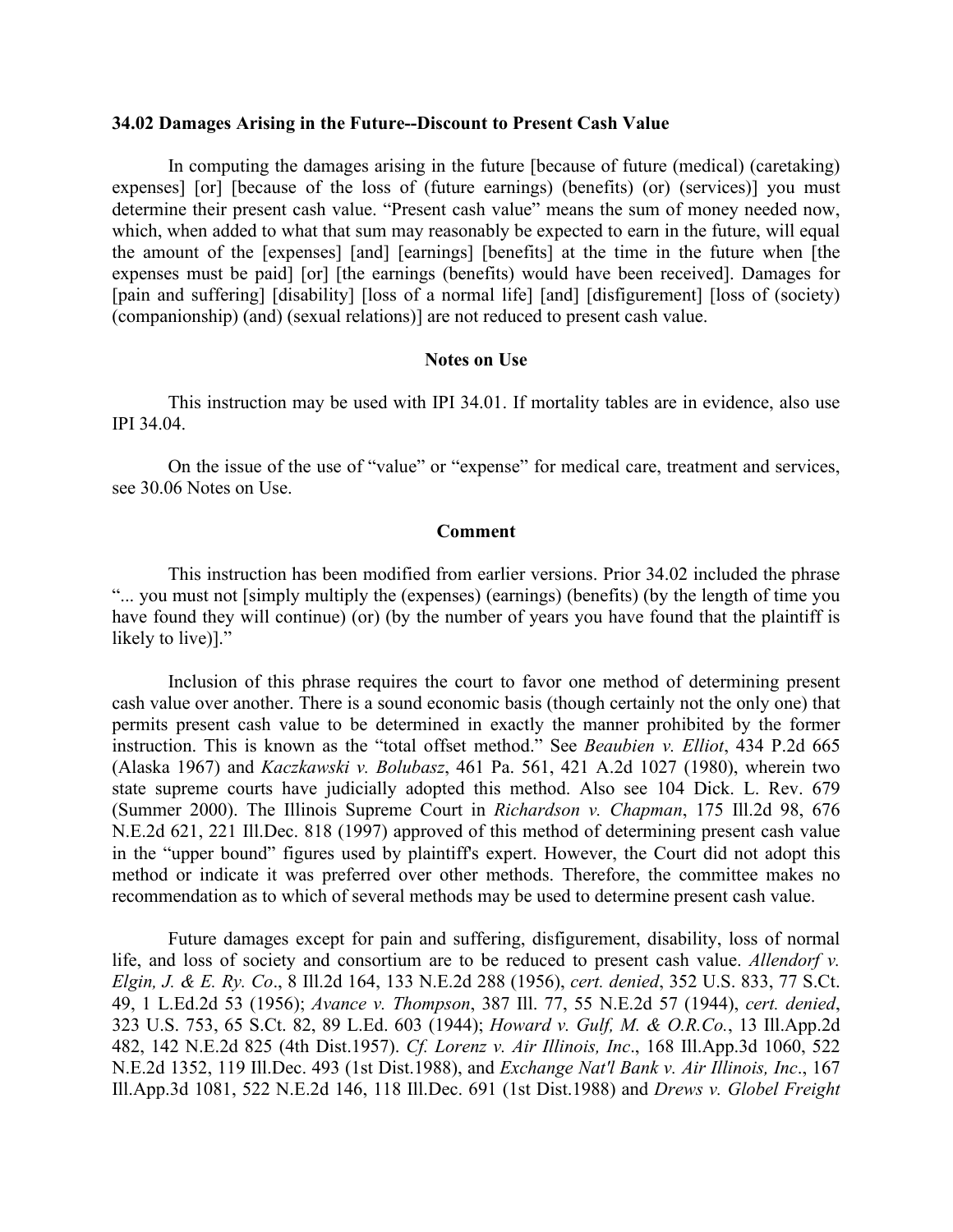*Lines, Inc.*, 144 Ill.2d 84, 161 Ill.Dec. 324, 578 N.E.2d 970 (1991) (damages for loss of consortium and society not reduced to present cash value in a wrongful death case).

There is no requirement that actuarial or statistical evidence be present to guide the jury in its determination of present cash value when this instruction is given. *Robinson v. Greeley & Hansen*, 114 Ill.App.3d 720, 449 N.E.2d 250, 253; 70 Ill.Dec. 376, 379 (2d Dist.1983); *Crabtree v. St. L.-S.F. Ry. Co.*, 89 Ill.App.3d 35, 411 N.E.2d 19, 44 Ill.Dec. 113 (5th Dist.1980); *Kirk v. Walter E. Deuchler Associates, Inc.*, 79 Ill.App.3d 416, 426-427; 398 N.E.2d 603, 610; 34 Ill.Dec. 780, 787 (2d Dist.1979).

*See also Schaffner v. Chicago & North Western. Transportation Company*, 129 Ill.2d 1, 541 N.E.2d 643, 133 Ill.Dec. 432 (1989) (improper for defendant to argue that any sum awarded Plaintiff could be invested to produce a "stream of income"); *Lorenz v. Air Illinois, Inc*., 168 Ill.App.3d 1060, 522 N.E.2d 1352, 1356; 119 Ill.Dec. 493, 497 (1st Dist.1988) (expert testimony as to cost of annuity properly excluded on issue of present cash value); *Singh v. Air Illinois, Inc.*, 165 Ill.App.3d 923, 520 N.E.2d 852, 856-857; 117 Ill.Dec. 501, 505-506 (1st Dist.1988) (same); *Exchange Nat'l Bank v. Air Illinois, Inc.*, 167 Ill.App.3d 1081, 522 N.E.2d 146, 150-151; 118 Ill.Dec. 691, 695-696 (1st Dist.1988) (same; reference to "inflation" in closing argument not prejudicial error)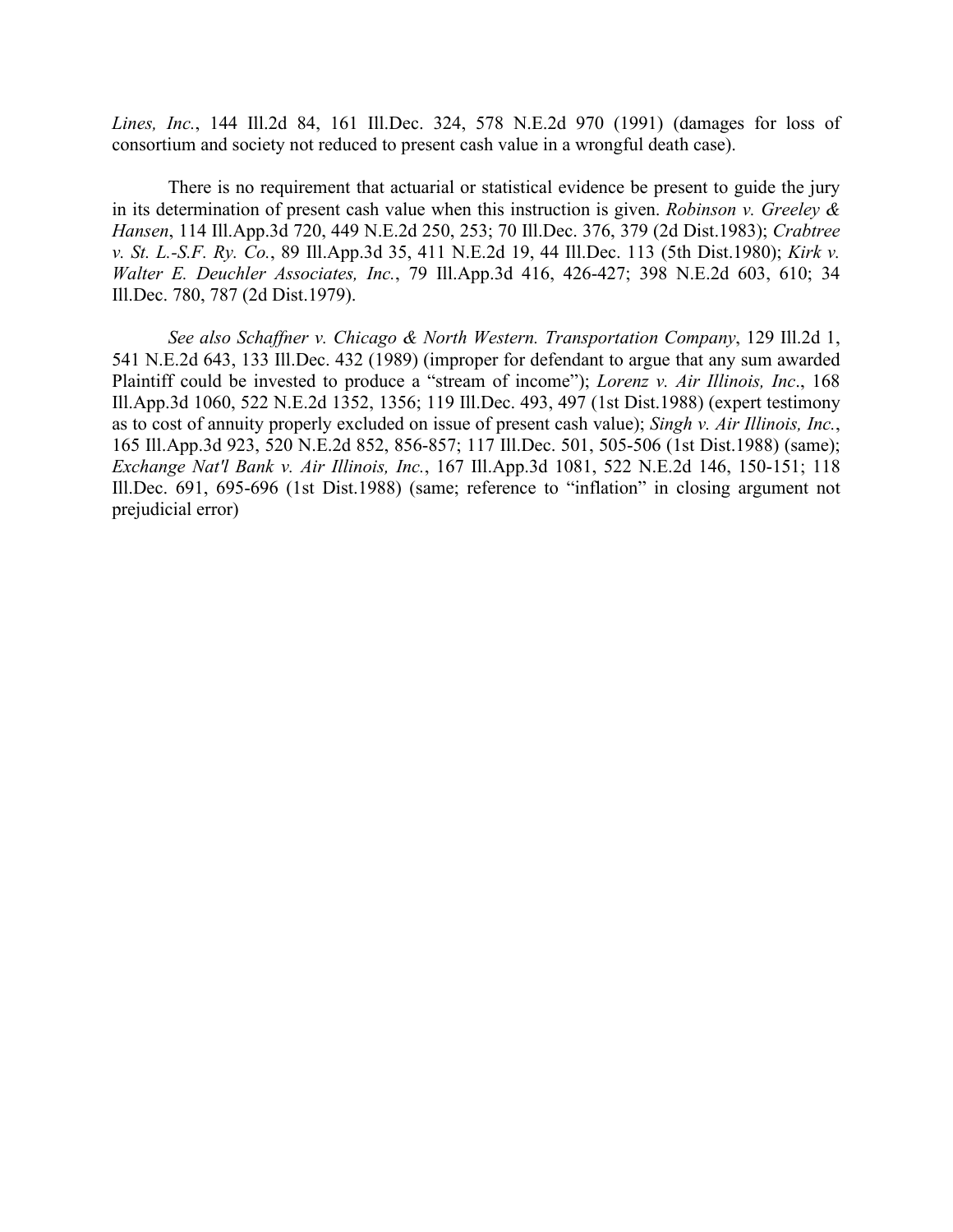## **34.03 Death Case--Discount of Future Damages**

## **Comment**

This instruction is now IPI 31.12.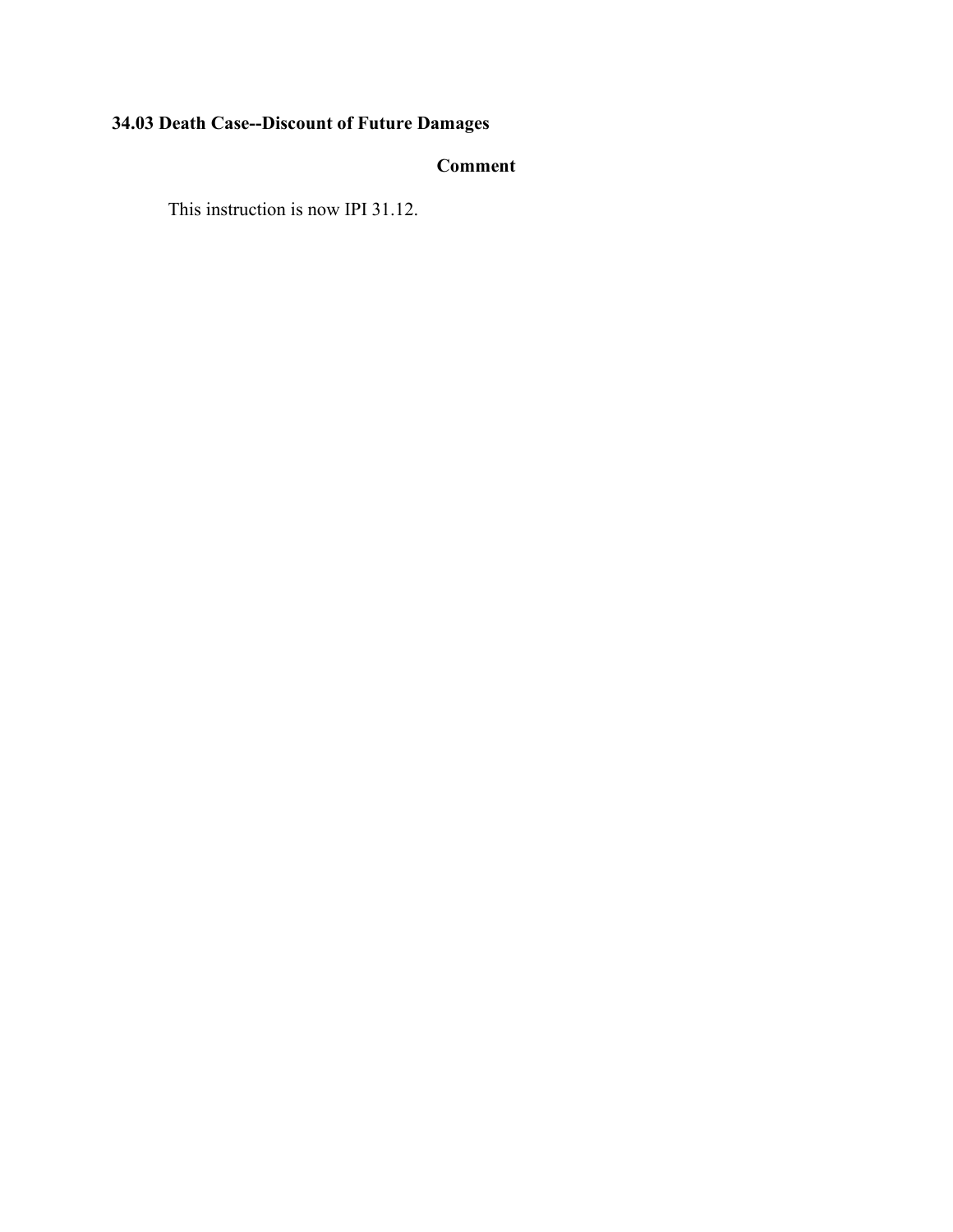#### **34.04 Damages Arising in the Future--Mortality Tables as Evidence of Damages--Injury Case**

According to a table of mortality in evidence, the life expectancy of a person aged years is vears. This figure is not conclusive. It is the average life expectancy of persons who have reached the age of . It may be considered by you in connection with other evidence relating to the probable life expectancy of the plaintiff in this case, including evidence of his occupation, health, habits, and other activities, bearing in mind that some persons live longer and some persons less than the average.

#### **Notes on Use**

The age of the injured person at the time of the trial and the expectancy of a person of his age as shown by the mortality tables in evidence should be inserted in the blank spaces in this instruction.

If mortality tables are in evidence, this instruction should be given in addition to any other instructions on the calculation of damages, such as IPI 34.01 or 34.02.

#### **Comment**

Mortality tables are admissible in evidence in personal injury cases where there is evidence that the injuries are of a permanent nature. *Avance v. Thompson,* 387 Ill. 77, 55 N.E.2d 57 (1944), *cert. denied*, 323 U.S. 753, 65 S.Ct. 82, 89 L.Ed. 603 (1944); *Howard v. Gulf, M. & O.R. Co.,* 13 Ill.App.2d 482, 142 N.E.2d 825 (4th Dist.1957).

In *Avance v. Thompson, supra*, the Illinois Supreme Court held that: "The jury should be carefully instructed as to the purposes for which such tables may be considered in fixing pecuniary damages." The court indicated that it was the responsibility of the party offering the tables to accompany the offer with a proper instruction to the jury. In *Nickell v. Baltimore & O.R. Co.,* 347 Ill.App. 202, 210; 106 N.E.2d 738, 741-742 (4th Dist.1952), the defendant contended that the court committed reversible error when it failed to instruct the jury on the application of mortality tables which had been introduced into evidence by the plaintiff. The court held it was incumbent upon the defendant to make a request for an instruction relative to the application of mortality tables and that it was not reversible error for the court to fail to instruct on this subject in the absence of tender of such an instruction. Illinois Supreme Court Rule 366(b) (2) (i) states, "No party may raise on appeal the failure to give an instruction unless he shall have tendered it."

In *Crabtree v. St. Louis-San Francisco Ry. Co.,* 89 Ill.App.3d 35, 39; 411 N.E.2d 19, 22; 44 Ill.Dec. 113, 116 (5th Dist.1980), the court, in rejecting an objection to IPI 34.04, noted that there is no requirement in Illinois that plaintiff introduce actuarial or statistical evidence to guide the jury in determining the present cash value of future lost earnings, although such evidence is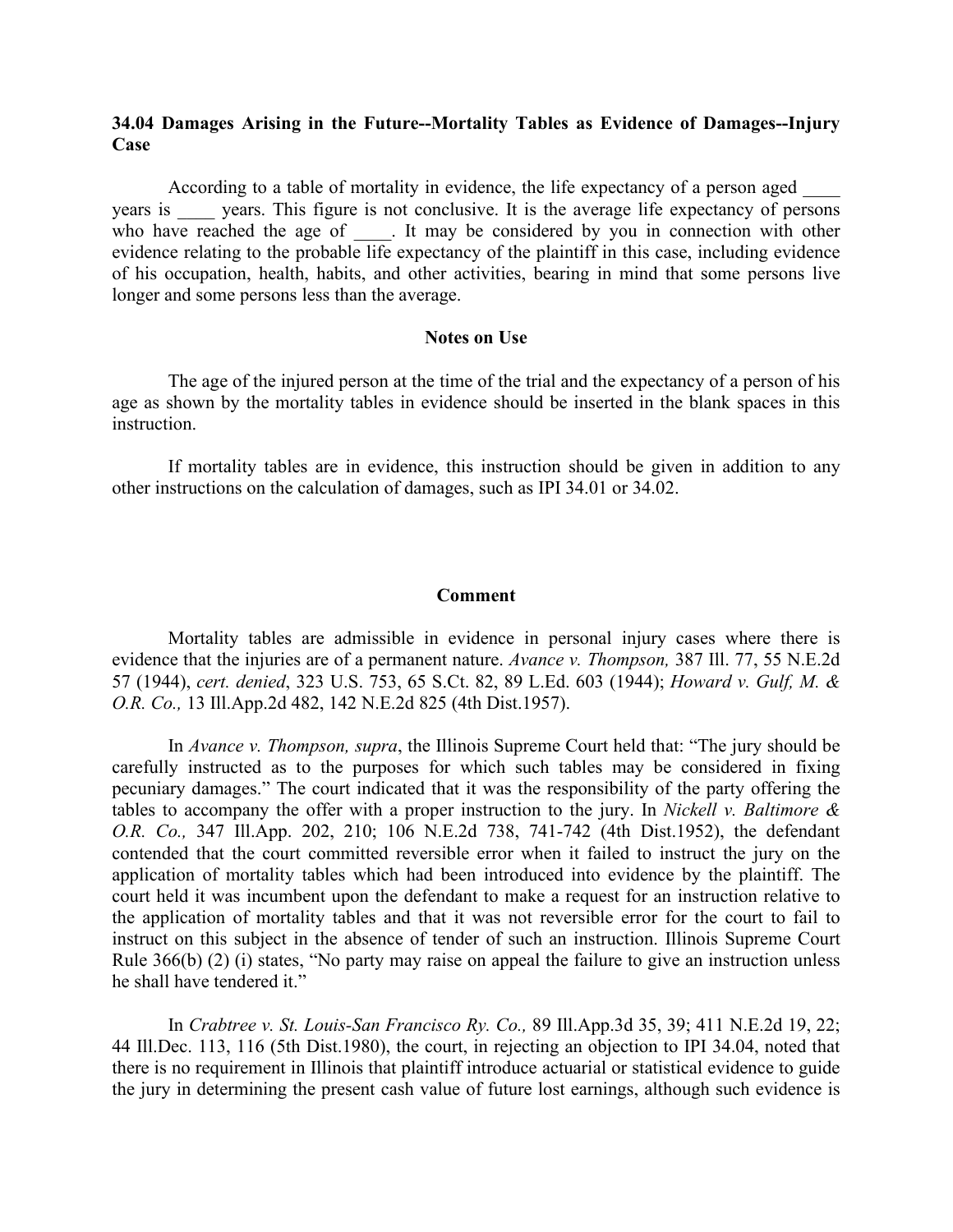"often helpful to juries in reducing damages to monetary figures and could have been presented by defendant had it felt the necessity therefor."

This instruction has been approved in various cases. *Jurney v. Lubeznik,* 72 Ill.App.2d 117, 218 N.E.2d 799, 806 (1st Dist.1966); *Sherman v. City of Springfield,* 111 Ill.App.2d 391, 401; 250 N.E.2d 537, 546 (4th Dist.1969); *Avery v. Moews Seed Corn Co.,* 131 Ill.App.2d 842, 268 N.E.2d 561 (3d Dist.1971); *Canales v. Dominick's Finer Foods, Inc.,* 92 Ill.App.3d 773, 416 N.E.2d 303, 48 Ill.Dec. 272 (1st Dist.1981); *Ciborowski v. Philip Dressler & Associates,* 110 Ill.App.3d 981, 443 N.E.2d 618, 66 Ill.Dec. 692 (1st Dist.1982); *Martin v. Kralis Poultry Co.,* 12 Ill.App.3d 453, 465; 297 N.E.2d 610, 619 (5th Dist.1973).

This instruction was previously an alternative to IPI 34.01 or 34.02 but is now given in addition to those instructions or any other instructions referring to mortality tables.